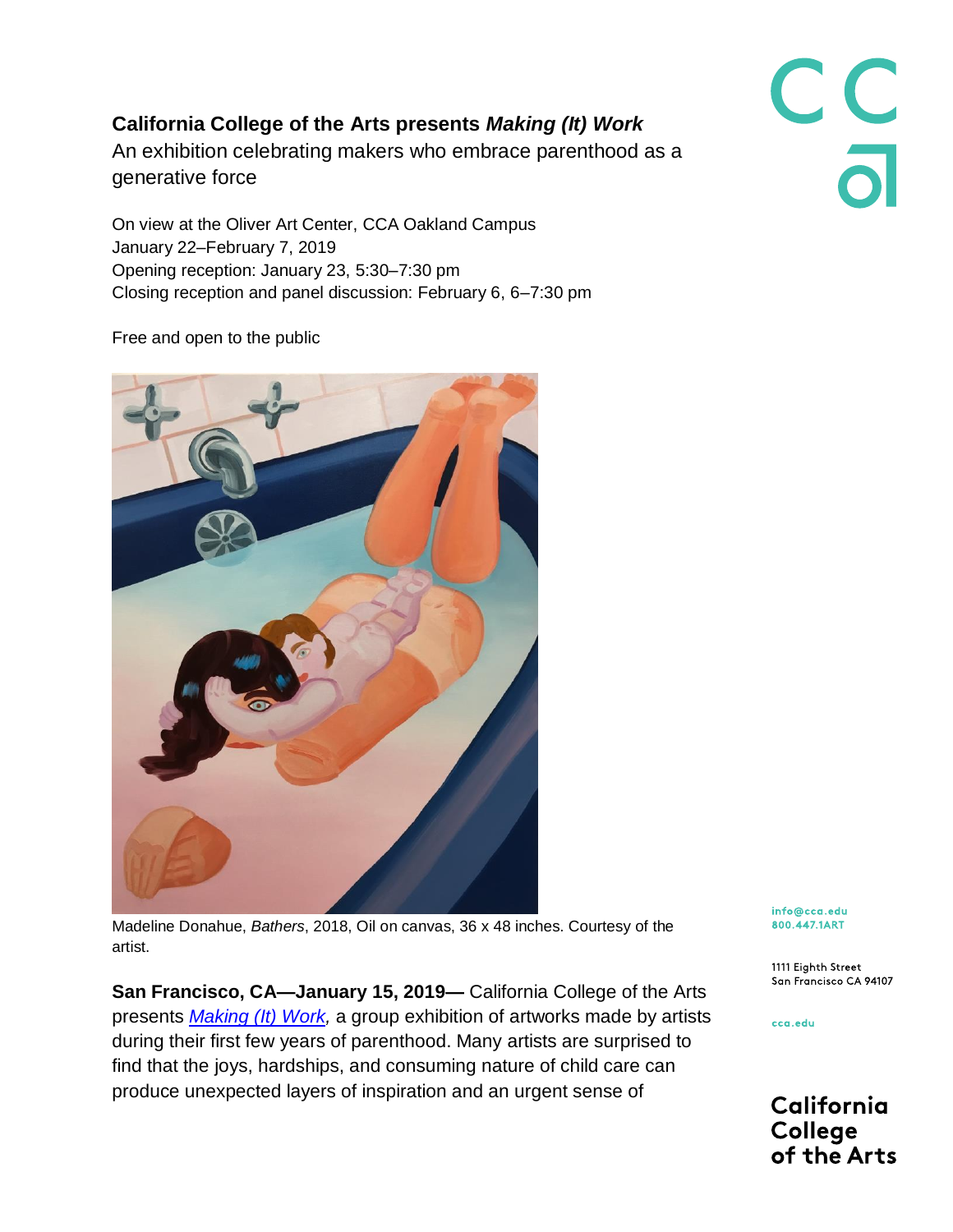motivation. A reevaluation of priorities and time management changes the way artists approach the studio; new questions are revealed; new modes of working are hashed out.

The exhibition was conceived during a playdate conversation between the exhibition's co-curators CCA assistant professor Karla Wozniak and New York-based artist Georgia Elrod. According to the co-curators, "Hanging out with our babies we got to talking about the craziness of life as artists and new parents. After putting the kids down for a nap we kept talking and comparing notes. Along with its very real stresses and limitations, we were both surprised by how creatively generative early parenthood was for us."

Becoming a parent is a profound identity shift, and this exhibition highlights the work made during this transition. The exhibition does not assume parenthood to be a necessity for deeper understanding of self or artistic practice—rather it celebrates the resilience and dedication of artists. *Making (It) Work* celebrates makers who have embraced parenthood in its many forms and recognize its generative force.

Featuring work by Lisha Bai, Karen Dana, Leigh Davis, Ariel Dill, Madeline Donahue, Georgia Elrod, Jackie Gendel, David Huffman, McKendree Key, Shaun Leonardo, JJ Manford, Sangram Majumdar, Aspen Mays, Leeza Meksin, Althea Murphy-Price, Elizabeth Russell, Karen Seapker, Allison Smith, Elisa Soliven, Angie Wilson, Witts, Karla Wozniak, and Ezra Wube. Curated by Karla Wozniak (CCA Assistant Professor, Painting/Drawing) and Georgia Elrod.

This exhibition was made possible by a CCA Faculty Exhibition grant.

## **About California College of the Arts**

Founded in 1907, California College of the Arts (CCA) educates students to shape culture and society through the practice and critical study of art, architecture, design, and writing. Benefitting from its San Francisco Bay Area location, the college prepares students for lifelong creative work by cultivating innovation, community engagement, and social and environmental responsibility.

CCA offers a rich curriculum of 22 undergraduate and 11 graduate programs in art, design, architecture, and writing taught by a faculty of expert practitioners, and attracts promising students from across the United States and from 55 countries around the world. Graduates are

info@cca.edu 800.447.1ART

1111 Eighth Street San Francisco CA 94107

cca.edu

California **College** of the Arts